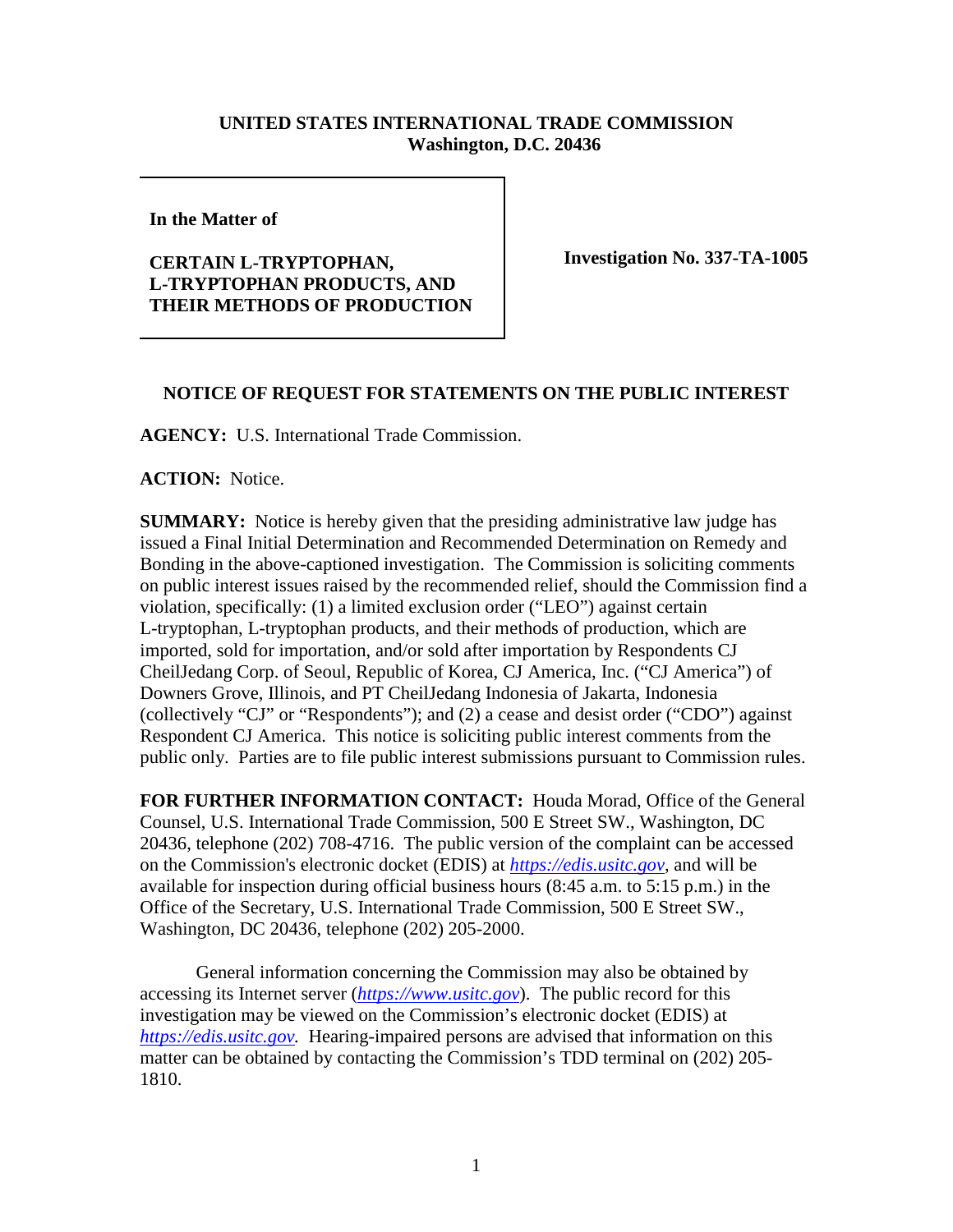**SUPPLEMENTARY INFORMATION:** Section 337 of the Tariff Act of 1930 provides that if the Commission finds a violation it shall exclude the articles concerned from the United States:

> unless, after considering the effect of such exclusion upon the public health and welfare, competitive conditions in the United States economy, the production of like or directly competitive articles in the United States, and United States consumers, it finds that such articles should not be excluded from entry.

19 U.S.C. 1337(d)(1). A similar provision applies to cease and desist orders. 19 U.S.C.  $1337(f)(1)$ .

The Commission is interested in further development of the record on the public interest in these investigations. Accordingly, parties are to file public interest submissions pursuant to pursuant to 19 CFR 210.50(a)(4). In addition, members of the public are hereby invited to file submissions of no more than five (5) pages, inclusive of attachments, concerning the public interest in light of the administrative law judge's Recommended Determination on Remedy and Bonding issued in this investigation on August 11, 2017. Comments should address whether issuance of the LEO and CDO in this investigation, should the Commission find a violation, would affect the public health and welfare in the United States, competitive conditions in the United States economy, the production of like or directly competitive articles in the United States, or United States consumers.

In particular, the Commission is interested in comments that:

- (i) explain how the articles potentially subject to the recommended orders are used in the United States;
- (ii) identify any public health, safety, or welfare concerns in the United States relating to the recommended orders;
- (iii) identify like or directly competitive articles that complainants, their licensees, or third parties make in the United States which could replace the subject articles if they were to be excluded;
- (iv) indicate whether complainants, complainants' licensees, and/or third party suppliers have the capacity to replace the volume of articles potentially subject to the recommended exclusion order and/or a cease and desist order within a commercially reasonable time; and
- (v) explain how the LEO and CDO would impact consumers in the United States.